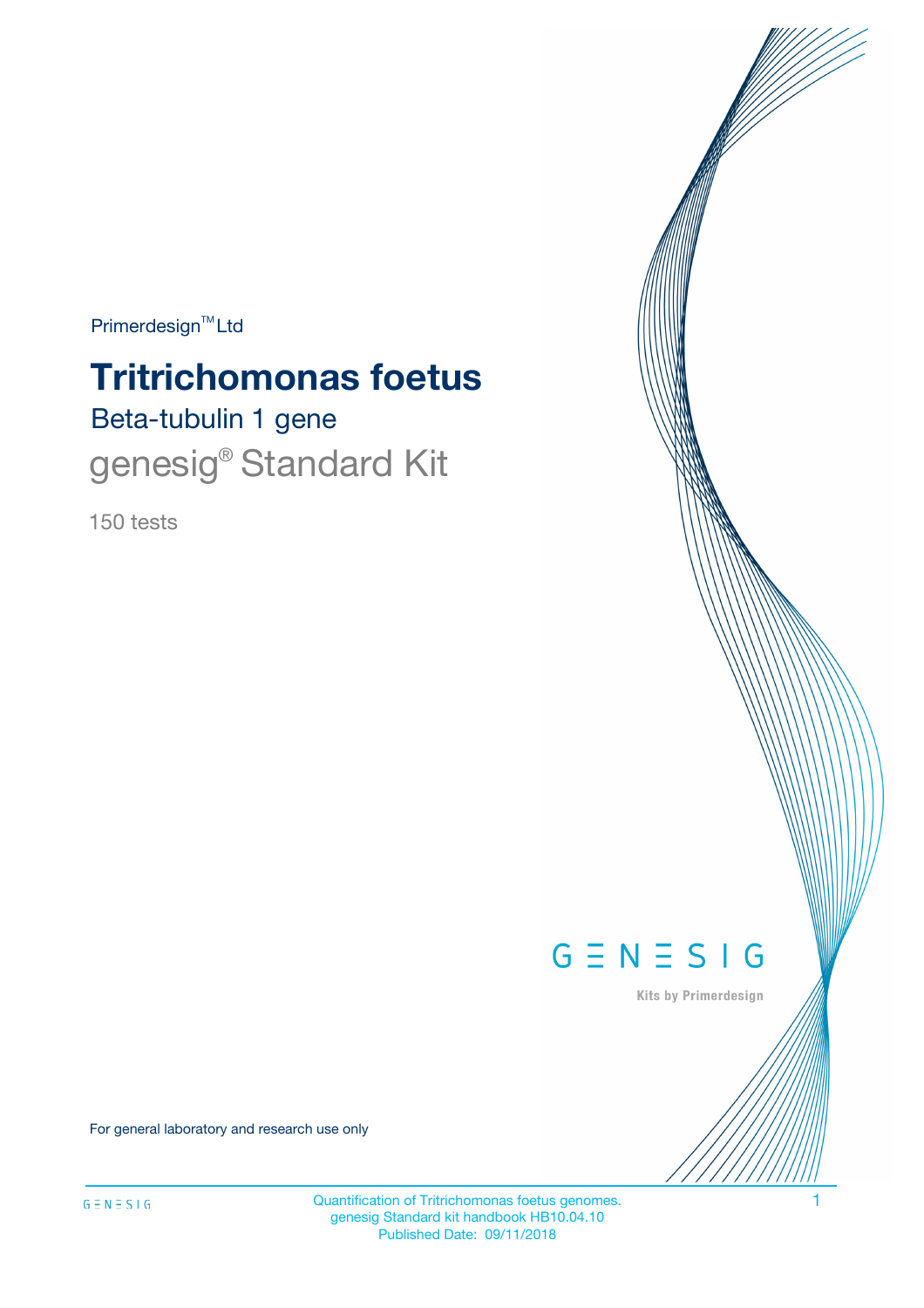## Introduction to Tritrichomonas foetus

Tritrichomonas foetus is a single celled flagellated protozoan parasite that reproduces by binary fission. The parasite is 5-25µm in length and is spindle shaped with an undulating membrane seen over the entire length of the body caused by a recurrent flagella. The organism has four flagella that are used to produce a jerky forward motion. This organism parasitizes both the reproductive tract of naturally bred cattle and the digestive tract of domestic cats.

In cattle, the protozoa infects the female reproductive tract when transmitted from the foreskin of the bull where the parasite resides. Due to an increase in artificial insemination procedures, cases of cattle infection are decreasing.

In domestic cats, the protozoa infect and colonise the large intestine as motile trophozoites. The infection is most likely to be transmitted via the fecal-oral route or direct contact as the infection is mainly seen in colonies of cats. There is little useful treatment for infected cats as the organism is resistant to most traditional anti-protozoal drugs, and the use of antibiotics may prolong shedding whilst alleviating the symptoms but not eradicating the parasite, which can persist for the lifetime of the cat.

Infection in cattle may cause infertility and is thought to be linked to spontaneous abortions in the first trimester of pregnancy. Infection in cats results in colitis and chronic diarrhea with mild to severe inflammation of the colon and infiltration of lymphocytes and plasma cells. These symptoms may persist for up to 2 years but on average can be overcome in nine months. There is however evidence that after the symptoms have finished, shedding may still occur for several months.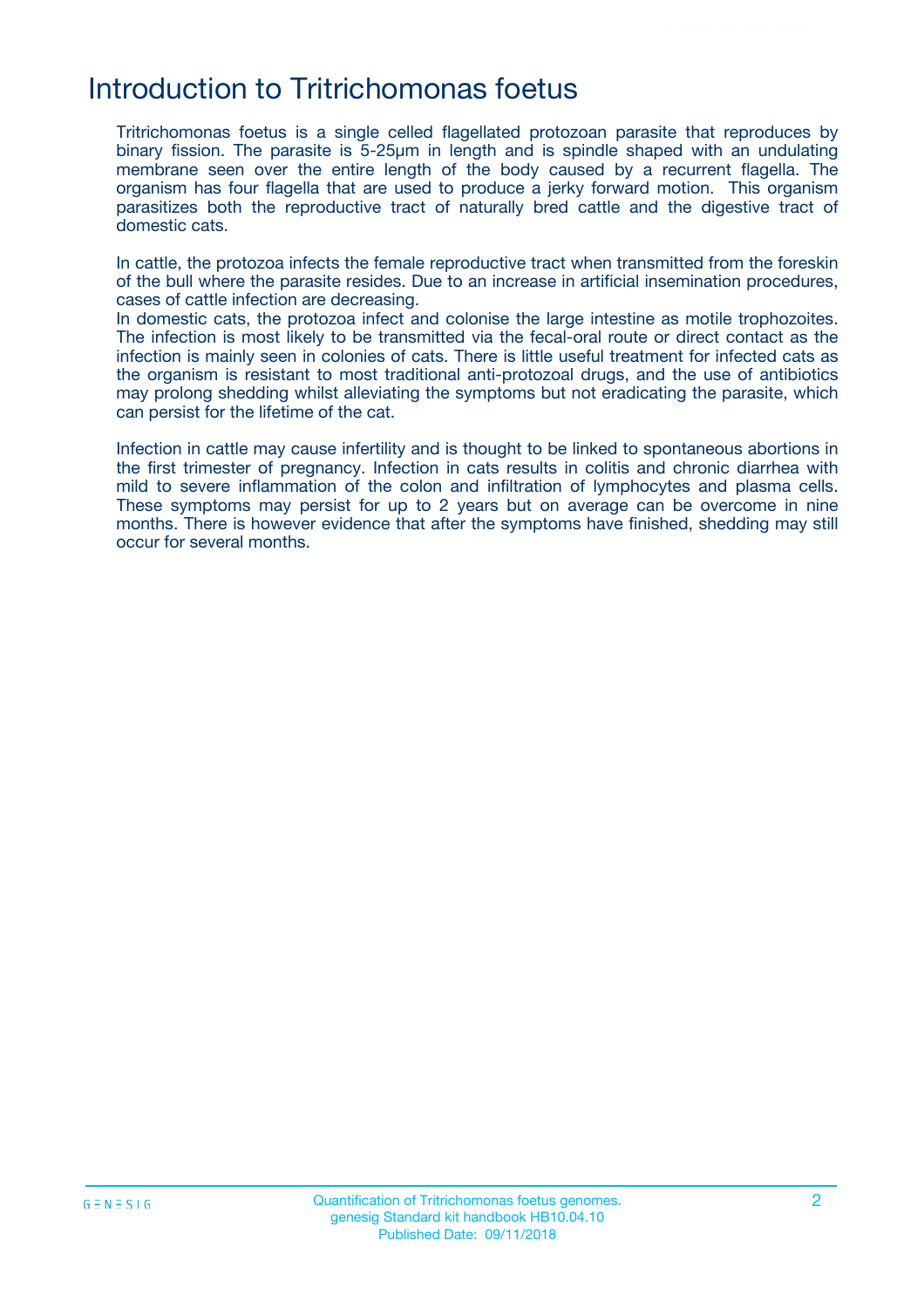

The Primerdesign genesig Kit for Tritrichomonas foetus (T.foetus) genomes is designed for the in vitro quantification of T.foetus genomes. The kit is designed to have a broad detection profile. Specifically, the primers represent 100% homology with over 95% of the NCBI database reference sequences available at the time of design.

The dynamics of genetic variation means that new sequence information may become available after the initial design. Primerdesign periodically reviews the detection profiles of our kits and when required releases new versions.

The primers have 100% homology with over 95% of reference sequences in the NCBI database for beta-tubulin (AY277787.1 and AY277787.1).

If you require further information, or have a specific question about the detection profile of this kit then please send an e.mail to enquiry@primerdesign.co.uk and our bioinformatics team will answer your question.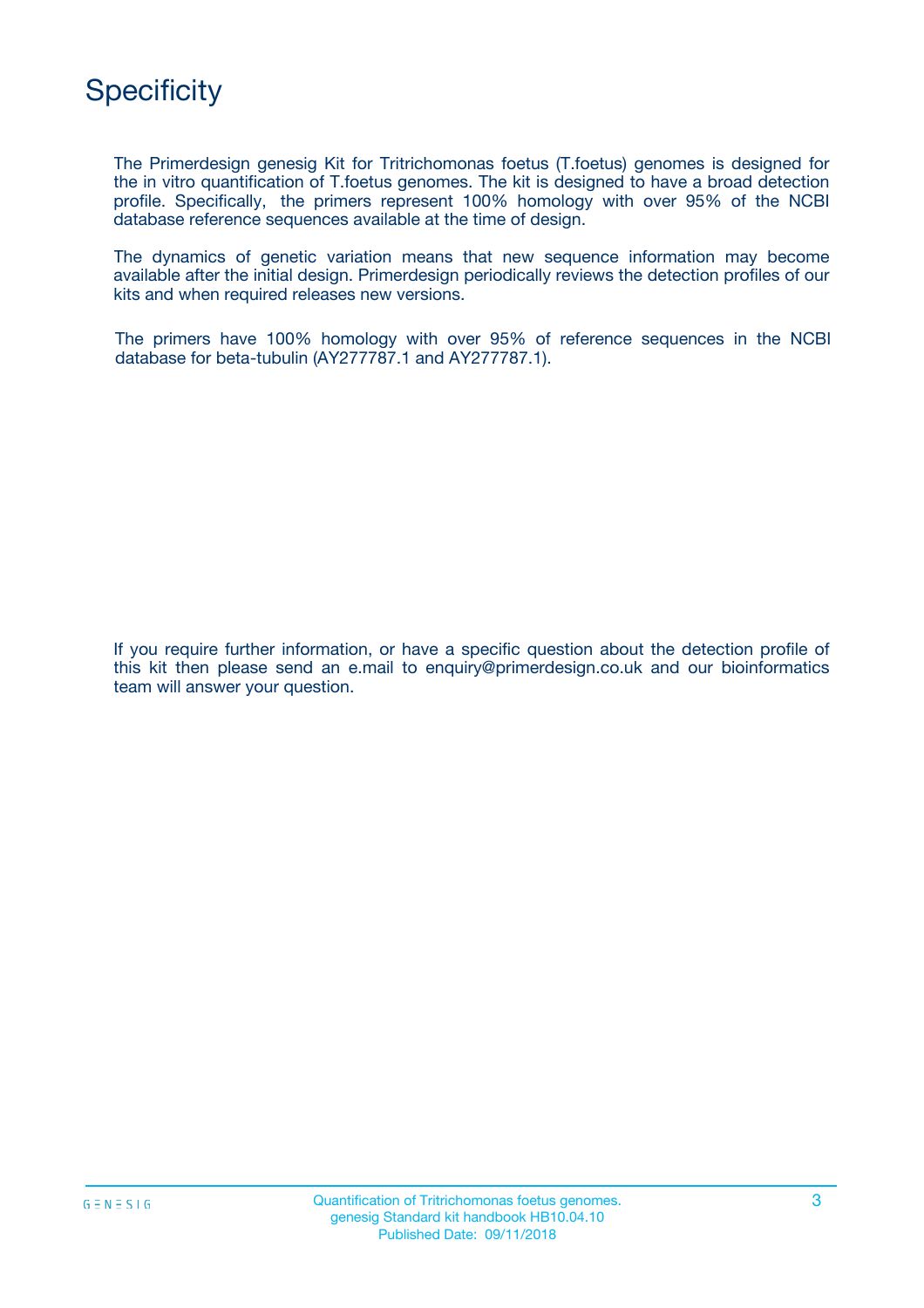# Kit contents

- **T.foetus specific primer/probe mix (150 reactions BROWN)** FAM labelled
- **T.foetus positive control template (for Standard curve RED)**
- **RNase/DNase free water (WHITE)** for resuspension of primer/probe mixes
- **Template preparation buffer (YELLOW)** for resuspension of positive control template and standard curve preparation

# Reagents and equipment to be supplied by the user

### **Real-time PCR Instrument**

#### **Extraction kit**

This kit is recommended for use with genesig Easy DNA/RNA extraction kit. However, it is designed to work well with all processes that yield high quality RNA and DNA with minimal PCR inhibitors.

#### **oasig**TM **lyophilised or Precision**®**PLUS 2X qPCR Master Mix**

This kit is intended for use with oasig or PrecisionPLUS2X qPCR Master Mix.

**Pipettors and Tips**

**Vortex and centrifuge**

**Thin walled 1.5 ml PCR reaction tubes**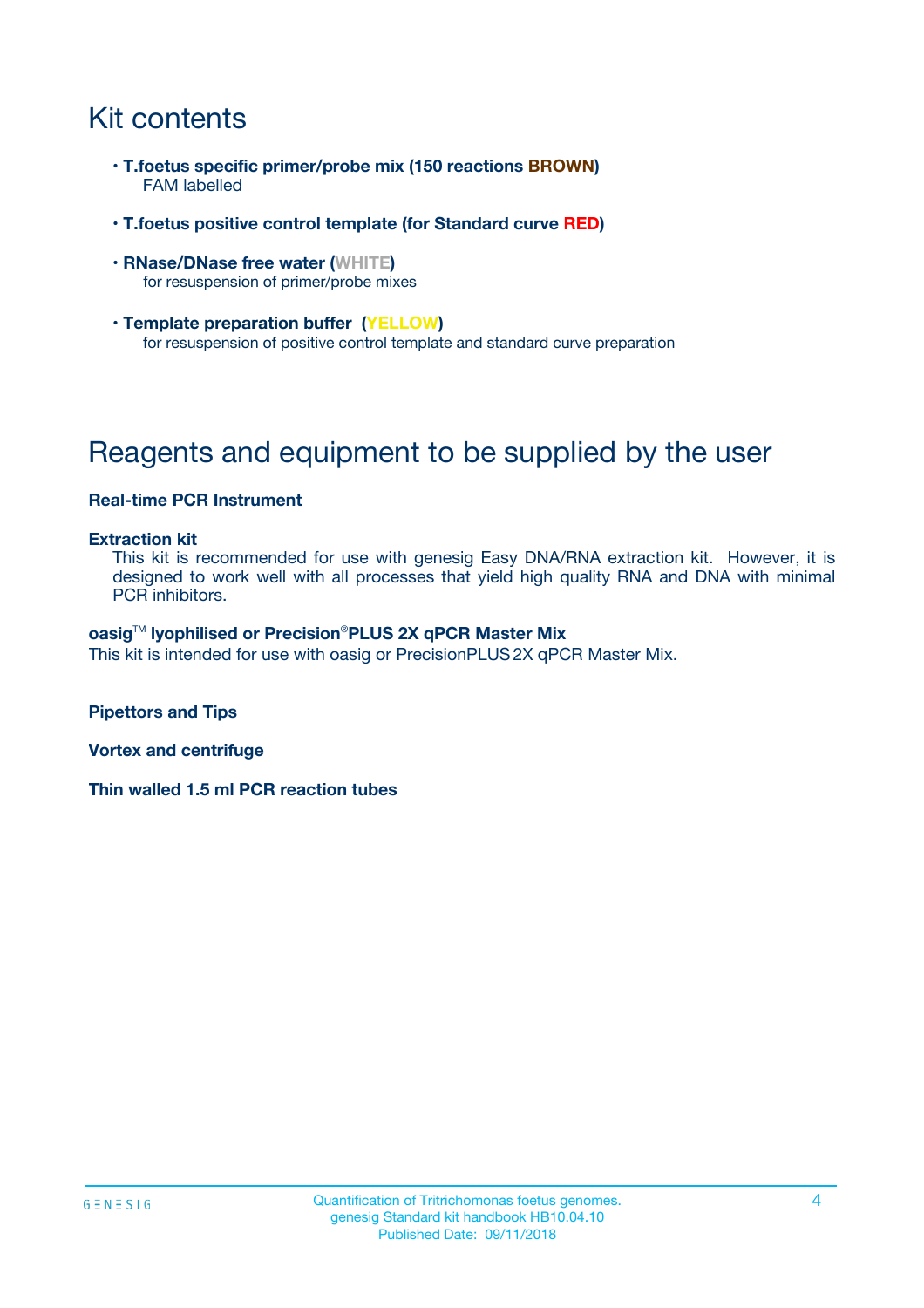### Kit storage and stability

This kit is stable at room temperature but should be stored at -20ºC on arrival. Once the lyophilised components have been resuspended they should not be exposed to temperatures above -20°C for longer than 30 minutes at a time and unnecessary repeated freeze/thawing should be avoided. The kit is stable for six months from the date of resuspension under these circumstances.

If a standard curve dilution series is prepared this can be stored frozen for an extended period. If you see any degradation in this serial dilution a fresh standard curve can be prepared from the positive control.

Primerdesign does not recommend using the kit after the expiry date stated on the pack.

### Suitable sample material

All kinds of sample material suited for PCR amplification can be used. Please ensure the samples are suitable in terms of purity, concentration, and DNA integrity. Always run at least one negative control with the samples. To prepare a negative-control, replace the template DNA sample with RNase/DNase free water.

### Dynamic range of test

Under optimal PCR conditions genesig T.foetus detection kits have very high priming efficiencies of >95% and can detect less than 100 copies of target template.

### Notices and disclaimers

This product is developed, designed and sold for research purposes only. It is not intended for human diagnostic or drug purposes or to be administered to humans unless clearly expressed for that purpose by the Food and Drug Administration in the USA or the appropriate regulatory authorities in the country of use. During the warranty period Primerdesign genesig detection kits allow precise and reproducible data recovery combined with excellent sensitivity. For data obtained by violation to the general GLP guidelines and the manufacturer's recommendations the right to claim under guarantee is expired. PCR is a proprietary technology covered by several US and foreign patents. These patents are owned by Roche Molecular Systems Inc. and have been sub-licensed by PE Corporation in certain fields. Depending on your specific application you may need a license from Roche or PE to practice PCR. Additional information on purchasing licenses to practice the PCR process may be obtained by contacting the Director of Licensing at Roche Molecular Systems, 1145 Atlantic Avenue, Alameda, CA 94501 or Applied Biosystems business group of the Applera Corporation, 850 Lincoln Centre Drive, Foster City, CA 94404. In addition, the 5' nuclease assay and other homogeneous amplification methods used in connection with the PCR process may be covered by U.S. Patents 5,210,015 and 5,487,972, owned by Roche Molecular Systems, Inc, and by U.S. Patent 5,538,848, owned by The Perkin-Elmer Corporation.

### Trademarks

Primerdesign™ is a trademark of Primerdesign Ltd.

genesig $^\circledR$  is a registered trademark of Primerdesign Ltd.

The PCR process is covered by US Patents 4,683,195, and 4,683,202 and foreign equivalents owned by Hoffmann-La Roche AG. BI, ABI PRISM® GeneAmp® and MicroAmp® are registered trademarks of the Applera Genomics (Applied Biosystems Corporation). BIOMEK® is a registered trademark of Beckman Instruments, Inc.; iCycler™ is a registered trademark of Bio-Rad Laboratories, Rotor-Gene is a trademark of Corbett Research. LightCycler™ is a registered trademark of the Idaho Technology Inc. GeneAmp®, TaqMan® and AmpliTaqGold® are registered trademarks of Roche Molecular Systems, Inc., The purchase of the Primerdesign reagents cannot be construed as an authorization or implicit license to practice PCR under any patents held by Hoffmann-LaRoche Inc.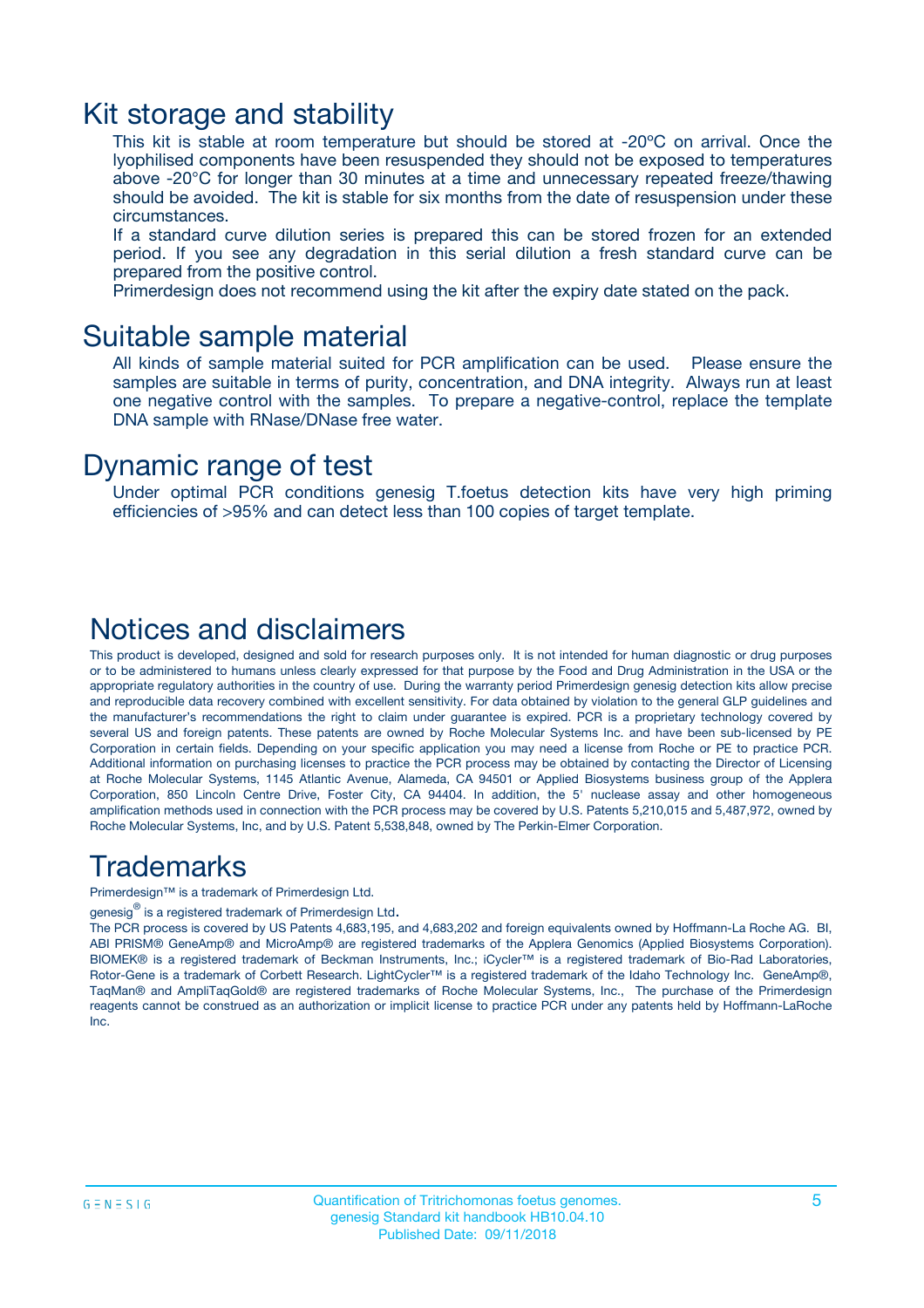# Principles of the test

#### **Real-time PCR**

A T.foetus specific primer and probe mix is provided and this can be detected through the FAM channel.

The primer and probe mix provided exploits the so-called TaqMan® principle. During PCR amplification, forward and reverse primers hybridize to the T.foetus DNA. A fluorogenic probe is included in the same reaction mixture which consists of a DNA probe labeled with a 5`-dye and a 3`-quencher. During PCR amplification, the probe is cleaved and the reporter dye and quencher are separated. The resulting increase in fluorescence can be detected on a range of qPCR platforms.

#### **Positive control**

For copy number determination and as a positive control for the PCR set up, the kit contains a positive control template. This can be used to generate a standard curve of T.foetus copy number / Cq value. Alternatively the positive control can be used at a single dilution where full quantitative analysis of the samples is not required. Each time the kit is used, at least one positive control reaction must be included in the run. A positive result indicates that the primers and probes for detecting the target T.foetus gene worked properly in that particular experimental scenario. If a negative result is obtained the test results are invalid and must be repeated. Care should be taken to ensure that the positive control does not contaminate any other kit component which would lead to false-positive results. This can be achieved by handling this component in a Post PCR environment. Care should also be taken to avoid cross-contamination of other samples when adding the positive control to the run. This can be avoided by sealing all other samples and negative controls before pipetting the positive control into the positive control well.

#### **Negative control**

To validate any positive findings a negative control reaction should be included every time the kit is used. For this reaction the RNase/DNase free water should be used instead of template. A negative result indicates that the reagents have not become contaminated while setting up the run.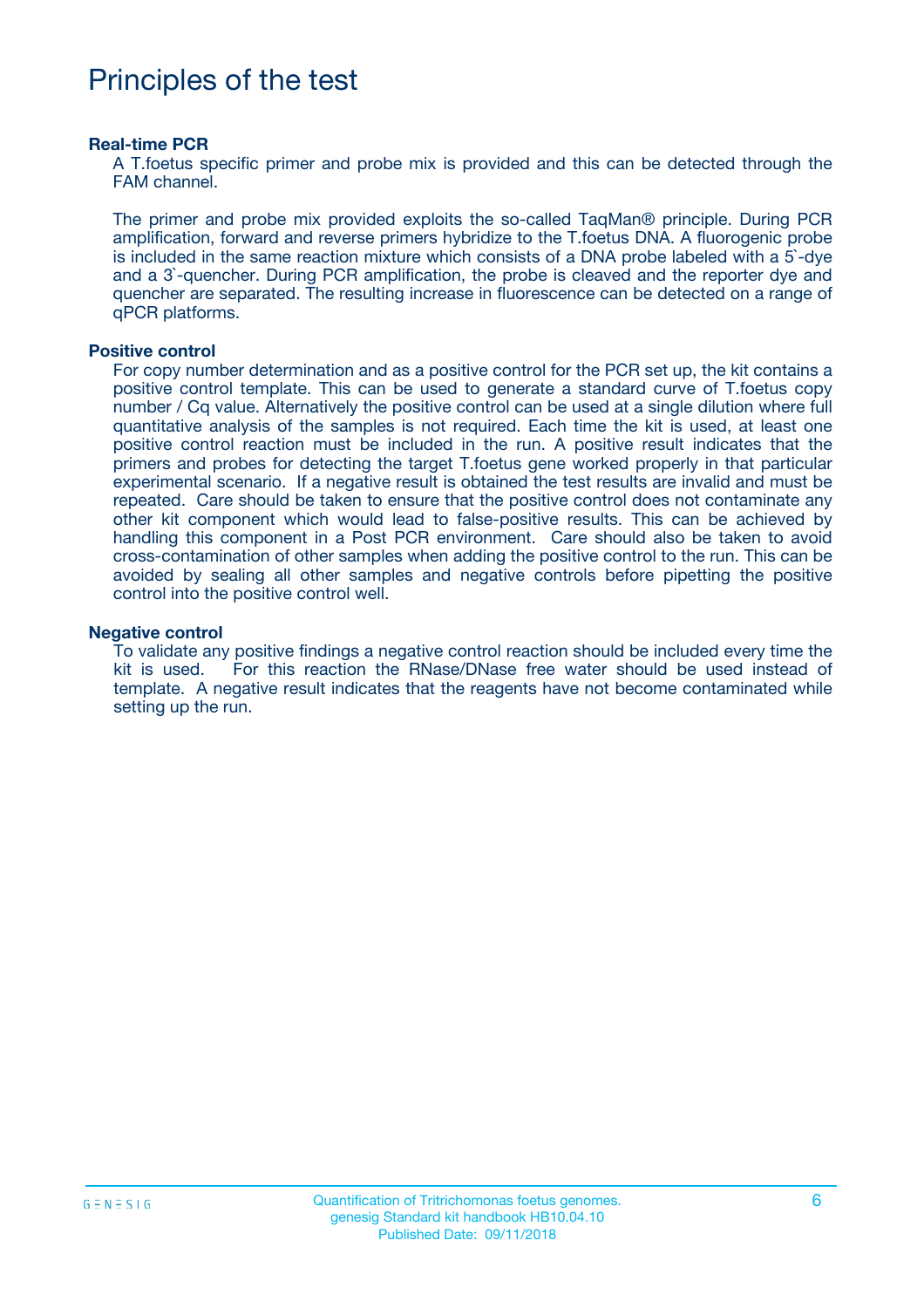# Resuspension protocol

To minimize the risk of contamination with foreign DNA, we recommend that all pipetting be performed in a PCR clean environment. Ideally this would be a designated PCR lab or PCR cabinet. Filter tips are recommended for all pipetting steps.

#### **1. Pulse-spin each tube in a centrifuge before opening.**

This will ensure lyophilised primer and probe mix is in the base of the tube and is not spilt upon opening the tube.

**2. Resuspend the kit components in the RNase/DNase free water supplied, according to the table below.**

To ensure complete resuspension, vortex each tube thoroughly.

| Component - resuspend in water<br>Volume |        |
|------------------------------------------|--------|
| <b>Pre-PCR pack</b>                      |        |
| T.foetus primer/probe mix (BROWN)        | 165 µl |

### **3. Resuspend the positive control template in the template preparation buffer supplied, according to the table below:**

To ensure complete resuspension, vortex the tube thoroughly.

| Component - resuspend in template preparation buffer |        |  |
|------------------------------------------------------|--------|--|
| <b>Post-PCR heat-sealed foil</b>                     |        |  |
| T. foetus Positive Control Template (RED) *          | 500 µl |  |

\* This component contains high copy number template and is a VERY significant contamination risk. It must be opened and handled in a separate laboratory environment, away from the other components.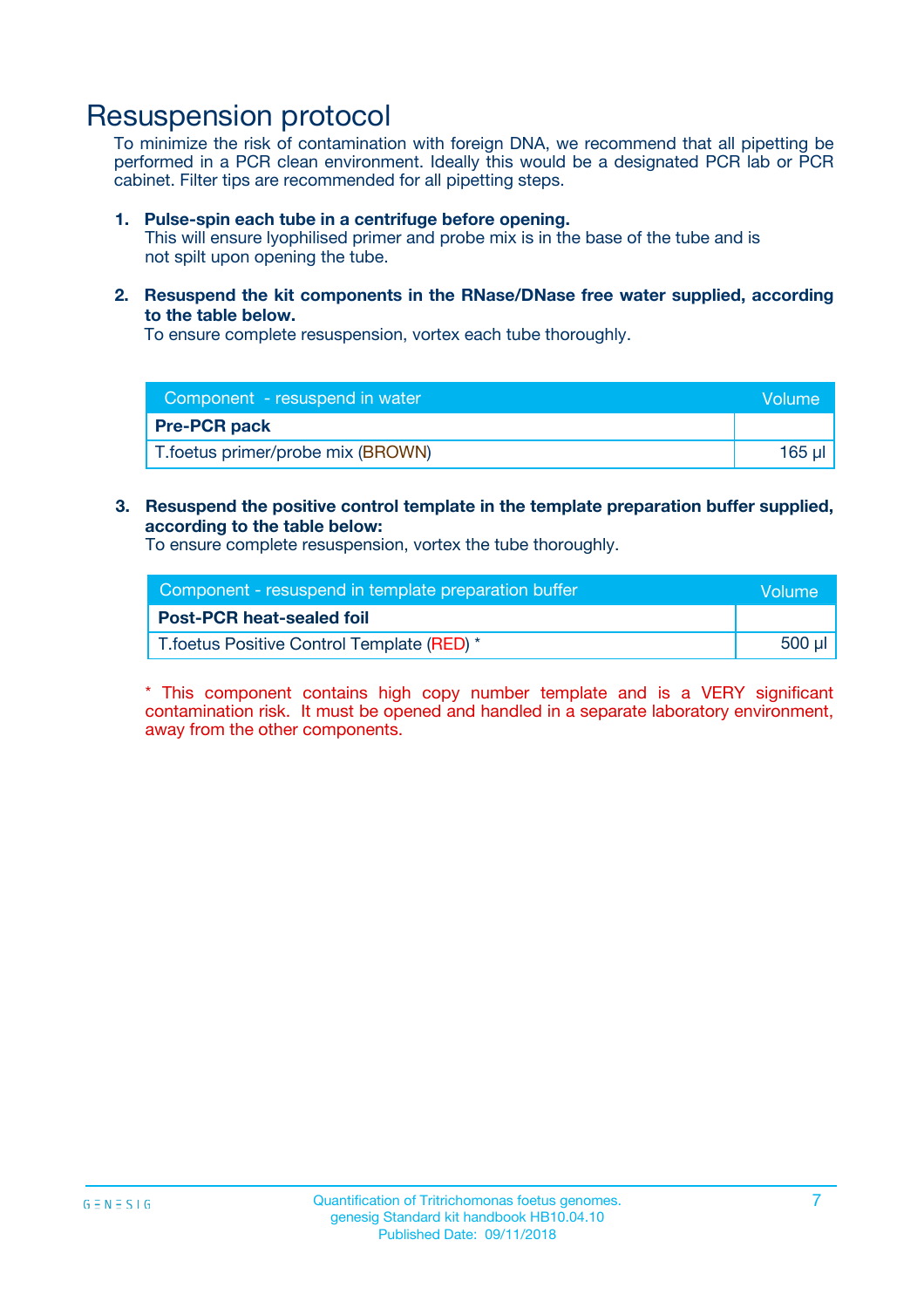# qPCR detection protocol

**1. For each DNA sample prepare a reaction mix according to the table below:** Include sufficient reactions for positive and negative controls.

| Component                                 | Volume   |
|-------------------------------------------|----------|
| oasig or PrecisionPLUS 2X qPCR Master Mix | $10 \mu$ |
| T.foetus primer/probe mix (BROWN)         | $1 \mu$  |
| <b>RNase/DNase free water (WHITE)</b>     | $4 \mu$  |
| <b>Final Volume</b>                       | 15 ul    |

- **2. Pipette 15µl of this mix into each well according to your qPCR experimental plate set up.**
- **3. Prepare DNA templates for each of your samples.**
- **4. Pipette 5µl of DNA template into each well, according to your experimental plate set up.**

For negative control wells use 5µl of RNase/DNase free water. The final volume in each well is 20µl.

**5. If a standard curve is included for quantitative analysis, prepare a reaction mix according to the table below:**

| Component                                 | Volume          |
|-------------------------------------------|-----------------|
| oasig or PrecisionPLUS 2X qPCR Master Mix | 10 µl           |
| T.foetus primer/probe mix (BROWN)         | 1 µI            |
| <b>RNase/DNase free water (WHITE)</b>     | $4 \mu$         |
| <b>Final Volume</b>                       | 15 <sub>µ</sub> |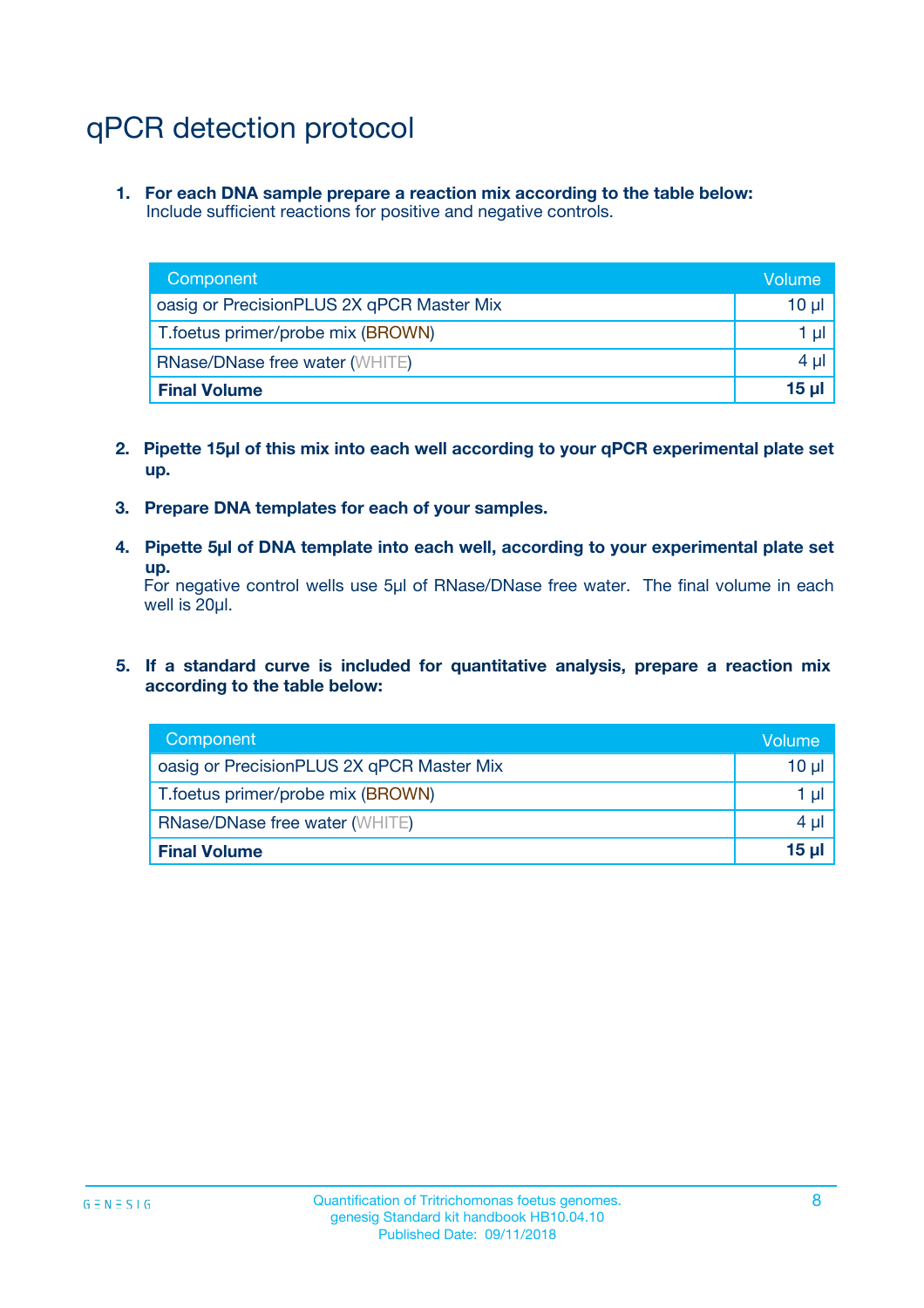### **6. Preparation of a standard curve dilution series.**

- 1) Pipette 90µl of template preparation buffer into 5 tubes and label 2-6
- 2) Pipette 10µl of Positive Control Template (RED) into tube 2
- 3) Vortex thoroughly
- 4) Change pipette tip and pipette 10µl from tube 2 into tube 3
- 5) Vortex thoroughly

Repeat steps 4 and 5 to complete the dilution series

| <b>Standard Curve</b>         | <b>Copy Number</b>     |
|-------------------------------|------------------------|
| Tube 1 Positive control (RED) | $2 \times 10^5$ per µl |
| Tube 2                        | $2 \times 10^4$ per µl |
| Tube 3                        | $2 \times 10^3$ per µl |
| Tube 4                        | $2 \times 10^2$ per µl |
| Tube 5                        | 20 per µl              |
| Tube 6                        | 2 per ul               |

7. Pipette 5µl of standard template into each well for the standard curve according to your experimental plate set up.

The final volume in each well is 20µl.

# qPCR amplification protocol

Amplification conditions using oasig or PrecisionPLUS2X qPCR Master Mix.

|             | <b>Step</b>       | <b>Time</b>     | Temp           |
|-------------|-------------------|-----------------|----------------|
|             | Enzyme activation | 2 min           | $95^{\circ}$ C |
| Cycling x50 | Denaturation      | 10 <sub>s</sub> | 95 $°C$        |
|             | DATA COLLECTION * | 60 s            | 60 °C          |

\* Fluorogenic data should be collected during this step through the FAM channel